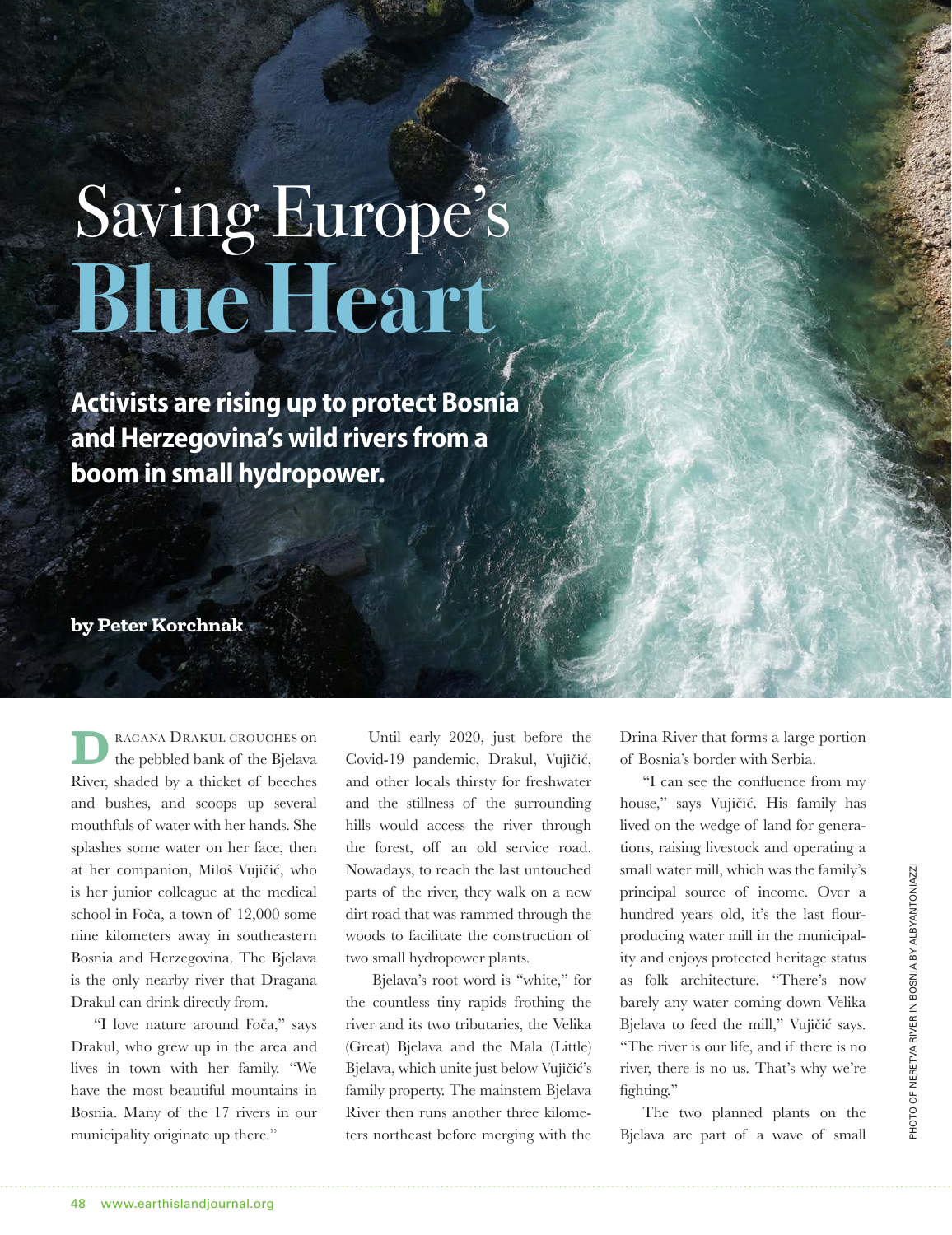

hydropower projects in Bosnia and Herzegovina that began about a decade ago, fueled by government subsidies for infrastructure projects, and facilitated, activists say, by lax enforcement of environmental laws and rampant corruption as well. It is a trend that Drakul and Vujičić are fighting locally as members of the leadership team of the Citizen Association Bjelava, one of many similar grassroots groups protecting rivers across the region.

 For Drakul the fight to protect the river is personal. It's also something she does for a friend. "When the construction started," she says, Vujičić's "life was destroyed. He can't live without those rivers. And I feel I must try to help him."

THE STORY OF Small hydropower plants on the Bjelava has more twists and turns than the river itself. Construction of the two plants on the river began in March 2020, just days after Bosnia and Herzegovina declared a state of emergency in response to the coronavirus pandemic. The first step: bulldozing an access road through the forest. For nearly five months, crews felled beech, oak, and hornbeam trees (the logs were hauled away to destinations unknown), graded hillsides, and backfilled the original riverbed to redirect and straighten the stream.

"They didn't notify anyone about the construction; they didn't have any permits," Drakul says. Elsewhere in the Republika Srpska and the Federation of Bosnia and Herzegovina, three other small hydropower projects, at least one of which was similarly unpermitted, were also launched during the lockdown. (The country consists of two entities, each with its own government — Republika Srpska, within which Foča is located, and the Federation of Bosnia and Herzegovina. There is also the Brčko District, an additional, de facto self-governing unit.)

When she learned that construction had started on the Bjelava, Drakul joined Vujičić and others to form the group Sačuvajmo rijeke Foče (Let's Protect Foča's Rivers) and petitioned the municipality for an explanation. When repeated appeals were met with silence, the activists partnered with the Centar za životnu sredinu (Center for Environment) — a nonprofit that provides legal and research support for local environmental campaigns and helps organize protests — to scale up their fight.

The lack of official response was consistent with the government's general support for the projects: In 2018, the Republika Srpska government

awarded 50-year concessions for the projects on the Mala Bjelava and Bjelava, which would have a combined 3.088-megawatt capacity, to Srbinje putevi — a road construction company. This, despite warnings from the local water utility that construction on the Mala Bjelava could interfere with municipal water-supply pipes. (The company, which has no power plantbuilding experience, has said that, following road building and excavation, construction of the actual hydropower plants will be subcontracted.)

Then in April 2020, a month *after* the start of the construction, the government issued a geological survey permit for the two projects, "an attempt to [retroactively] legalize the illegal construction," according to a sign-on letter penned by the Center for Environment. (The investor was ultimately fined \$1,200 for providing false application documentation for this permit. Drakul describes that as "a joke of a fine.")

The same day the government issued this retroactive permit, Let's Protect Foča's Rivers held its first protest. In defiance of the pandemicrelated ban on public gatherings, activists blocked the workers' path to their equipment at the river for a few hours. Shortly after the protest, Let's Protect Foča Rivers founded a more formal nonprofit, Citizens Association Bjelava, where Drakul serves as a spokesperson. Together, activists from the two groups have collected over 3,000 signatures on a petition opposing the hydropower projects.

Though their membership has grown over the past year, the activists have faced an uphill battle for community support, in part due to the influence of Gordan Pavlović, a local businessman who made his fortune buying bankrupt companies and who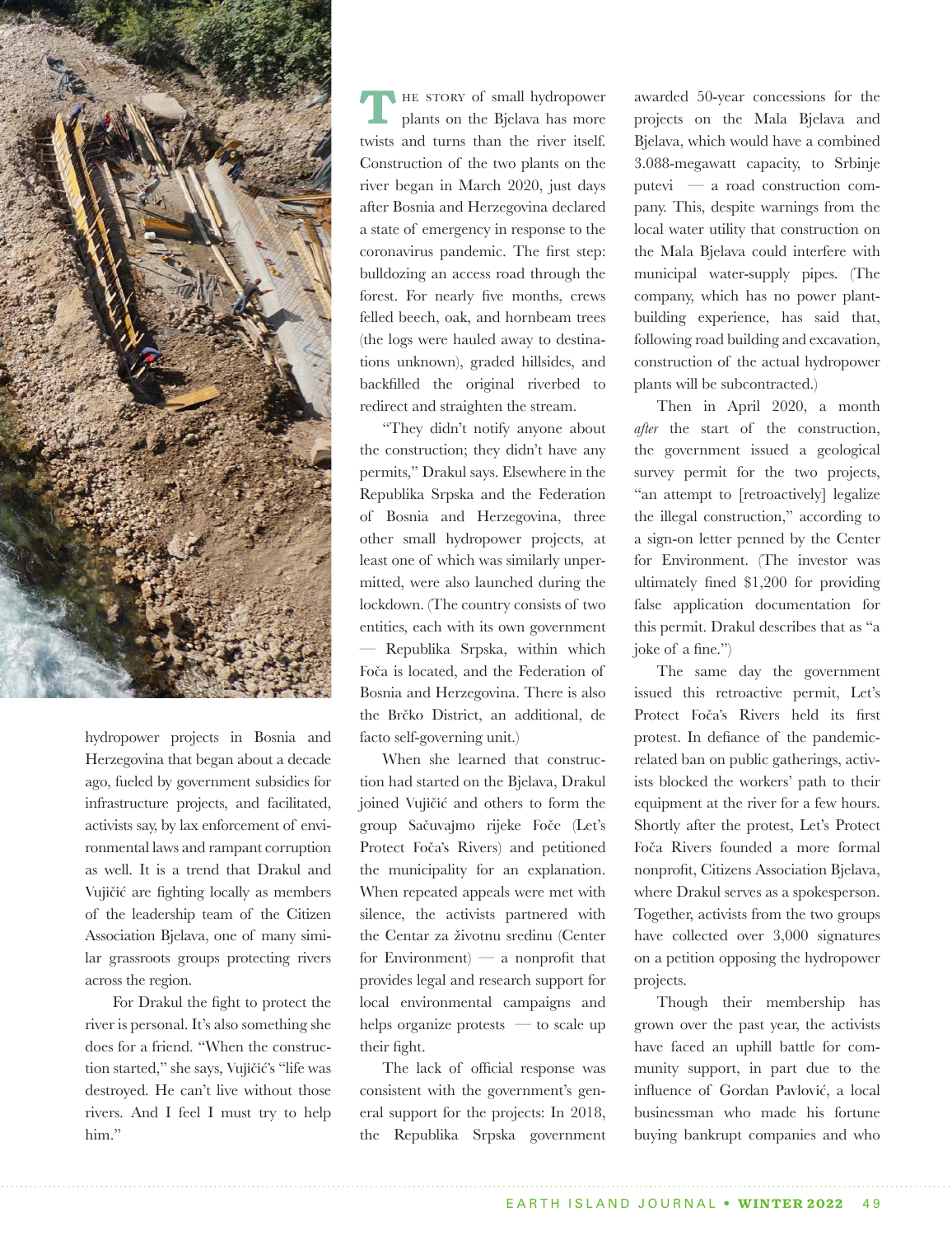now, among other ventures, owns the company involved with the two Bjelava projects. A member of the ruling Alliance of Independent Social Democrats party, Pavlović has been photographed in the friendly company of a well-known Republika Srpska strongman, Milorad Dodik. (Pavlović could not be reached for comment.)

"Only about five or six people are active" in Citizens Association Bjelava, Drakul says, adding that few people come to protests. Pavlović, she notes, "is the most powerful man in Foča. A lot of people in the area work in his companies so they are scared to cross him openly. Many people also think it's impossible to win against him, so they stay away."

Local communities' reluctance to fight is common, says Jelena Ivanić, vice president of the Center for Environment. "Everyone who fights is brave."

This bravery paid off when, in September, following another local

protest, the then-mayor of Foča, Radislav Mašić, ordered construction on both hydropower plants be suspended. But quite a bit of damage, by then visible on Google Earth, had already been done, says Drakul. Srbinje putevi had built nearly seven kilometers of road along 70 percent of the combined course of the Velika Bjelava, Mala Bjelava, and Bjelava. Vujičić, who knows "every tree and every rock here," shows anyone he can where the river used to run and where the forest stood before the road was installed. "They trespassed on private properties and did this," he says in a campaign video he made, gesturing across the destroyed landscape.

Last winter, a large landslide took down a hillside near the city's watersupply pipes, burying portions of the new road and a waterworks service shaft. A number of smaller landslides occurred along stretches of the new streambed. While activists attributed the landslides to the road construction,

the municipal water inspector concluded snowmelt and excessive rainfall caused the unusual scale of landslides. The river also flooded in multiple locations along the rerouted riverbed and demolished sections of the new road. A mountain river can't flow straight, says Vujičić. "The Bjelava is already returning to its natural course."

Despite these obvious impacts, at the turn of the year, the Republika Srpska government approved an amended concession for the project: Instead of two plants on Mala Bjelava and Bjelava respectively, only one plant could be built on the Bjelava. But the amendment allowed waters from the Mala Bjelava, as well as the Velika Bjelava — which springs from a source in a protected zone — to be diverted to the plant.

The Center for Environment filed an administrative lawsuit in response. "We will defend Bjelava to the last breath by all legal means," Drakul says.



Last year, without notifying local residents or obtaining any permits, a construction crew bulldozed an access road through the forest to the Bjelava River. The crew felled beech, oak, and hornbeam trees, graded hillsides, and backfilled the riverbed to redirect and straighten the stream.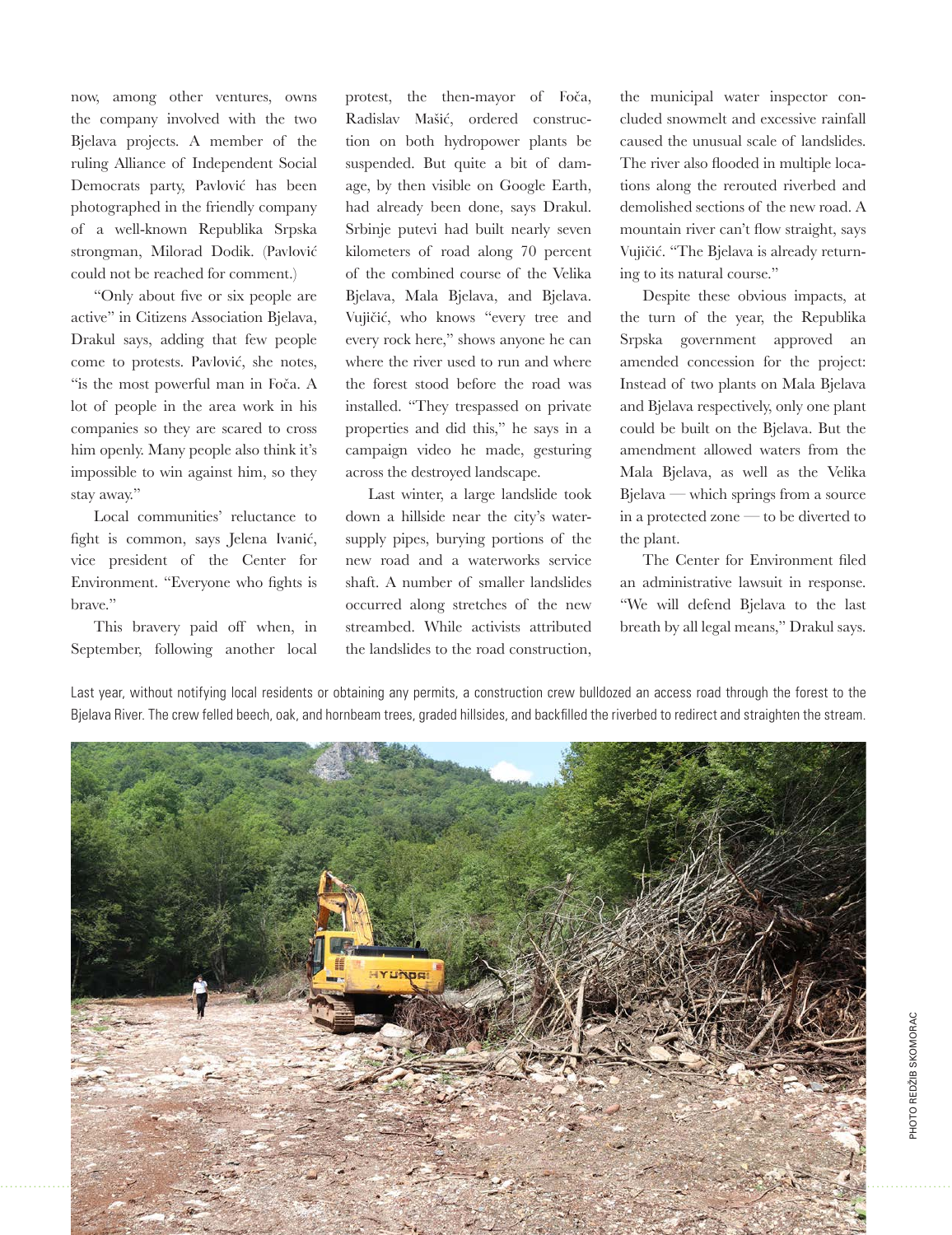THE BALKAN REGION "has the most intact and diverse waterways in Europe," says Ulrich Eichelmann, founder of the Viennabased environmental NGO Riverwatch. Some 35,000 kilometers of rivers run through the region, which includes the countries of the former Yugoslavia plus Albania, Bulgaria, and parts of Greece and Turkey. These rivers are home to one in five of Europe's fish species and are considered among the continent's most important freshwater biodiversity hotspots. Sometimes referred to as Europe's "blue heart," these rivers are home to at least 69 endemic fish species,

small. Many are planned for protected areas like national parks. Bosnia ranks second in the region, after Albania, in terms of hydropower development. About half of the country's 262 rivers have small hydropower plants on them already, and 354 more such projects are under construction or planned.

Riverwatch's Save the Blue Heart of Europe campaign is fighting to keep the projects that are still in planning or construction stage from being built by providing environmental assessments, funding, lawyers, consultations, and other resources to local conservation and citizen groups. "The campaign's

## **In 2020, 1,480 hydropower plants were operating in the Balkans, more than double what existed in 2015.**

many of which are endangered, and 40 percent of Europe's endangered freshwater mollusk species. Forests around the rivers provide sanctuary to a variety of wildlife, including the endangered Balkan lynx.

Eighty percent of Balkan rivers are in pristine or good hydromorphological condition. "When I'm in Switzerland, I have no clue what a river looks like," Eichelmann says. "But I can still go to the Balkans. These rivers are extraordinary in the European context, maybe even globally. The threat [they face] is extraordinary, too."

According to Riverwatch's last biennial count, in 2020, 1,480 hydropower plants were operating in the Balkans, more than double what existed in 2015, and 108 plants were under construction. An additional 3,431 hydro projects are planned for construction across the region, 92 percent of which are goal is to stop all of them," says Eichelmann, "which is weird because sometimes if you want to stop a single hydropower project, it seems like you have to dedicate your life to it."

Activists fighting these projects habitually crisscross the country to attend protests and support each other. Many of these struggles are now receiving international attention as well. Maida Bilal, leader of the Brave Women of Kruščica, a women's group in the eponymous village in the Federation, about 150 km northwest of Foča, received the 2021 Goldman Environmental Prize for her advocacy work. Bilal and her fellow activists maintained a 24-hour vigil on a local bridge for 503 days to block construction crews from breaking ground on two hydropower plants on the Kruščica river. "For us, rivers are life. They connect us," says Bilal, "and they help us

move forward and work together for our beautiful country."

Riverwatch's experts have concluded that, while every big hydropower plant causes major environmental damage individually, small hydropower plants incur significant environmental costs through their cumulative effects. As on the Bjelava, small power plants are typically built in forests near rivers, and they require the construction of access roads, bridges, and transmission lines, which damage forest and river ecosystems.

A typical small hydropower plant is run-of-river style, drawing water from a river's natural bed rather than storing it, and diverting it to a downstream powerhouse with channels or pipes. As a result, streams suffer from water shortages or can even be completely dewatered, destroying paths for spawning fish and depriving many organisms of their habitat. Riverwatch estimates that if all the planned hydropower plants in the Balkans are built, it would lead to up to 11 species extinctions, including fish like the asp and several types of dace, loach, and minnow.

Small hydropower plants have social impacts as well. They alter pristine forests and rivers that attract outdoor tourism, a fast-growing sector in Bosnia. In rural areas, where hilly topography prevents large-scale farming, they also impact irrigation and drinking-water supplies for livestock. And, as with the Bjelava projects, in some cases small hydropower plants are built near people's homes, interfering with their lives and livelihoods.

That was the case for Vujičić, who came home from work one day to hear machinery working in the forest. The noise of excavating, bulldozing, hauling, drilling, and blasting resounded through the river valley for months, frightening his children and livestock. "It sounded like war here," Vujičić says.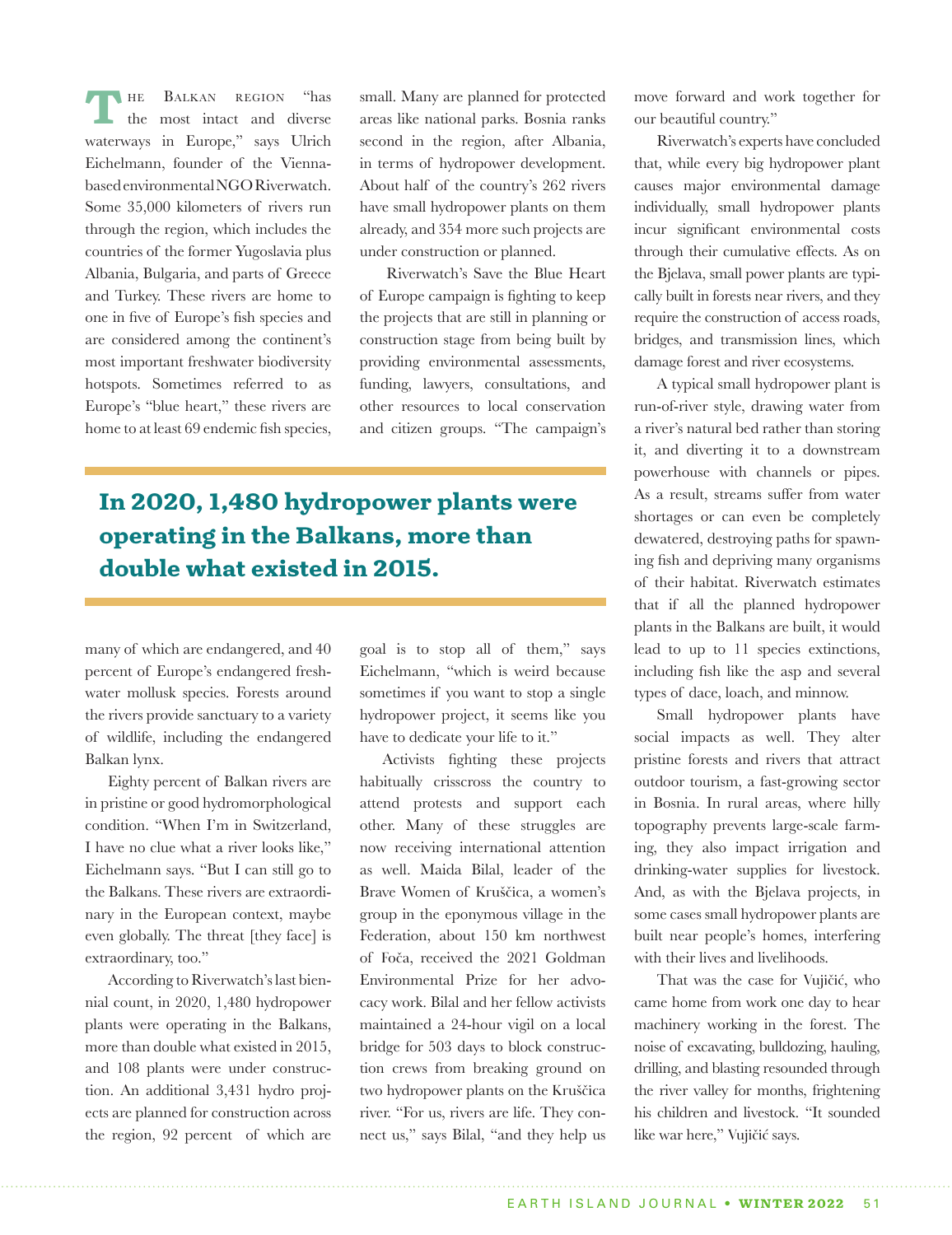

Miloš Vujičić (left) participates in a solidarity action to protect the Bjelava. Dragana Drakul (right) holds a sign that reads "Let's Stop Ecocide" at an August 2020 protest to save the Bjelava. Soon after the protest, the then-mayor of Foca suspended construction on the hydropower plants.

**A**NUMBER OF FACTORS drive the development of small hydropower in Bosnia and Herzegovina, including the country's emissions-reductions goals. In 2014, Bosnia committed to improving energy sector efficiency and producing 40 percent of its electricity from renewable sources by 2020. But the energy transition has been slow, and the country has failed to meet that renewable energy target: Currently, Bosnia's electricity comes primarily from coal-fired and large hydropower plants, at a two-to-one ratio. Small hydropower plants, meanwhile, supply only 3.6 percent of the country's power needs.

The Bosnian government implemented a subsidy system to support the transition. Because small hydro power is classified as a renewable energy source, the government purchases power from them for a guaranteed price, which is, on average, 35 percent above market. Through this feed-in tariff subsidy system, Bosnia's citizens pay a renewable energy surcharge of about \$14.5 million annually, with the Republika Srpska government

chipping in an additional subsidy of \$6 million annually.

Some 95 percent of renewable energy subsidies go toward small hydropower in Bosnia. But the subsidy system ignores the negative impacts of these projects on the ground. A 2018 report by the Center for Environment, Riverwatch, and the German foundation Euronatur concluded that, combined with inadequate environmental protection policies, the subsidy incentive makes small hydro profitable for individual investors while creating disproportionate social, economic, and environmental harm.

"We're paying for the destruction of our rivers instead of investing in lessharmful energy sources," says Ivanić. Only three wind and no solar power plants currently operate in the country, though it has significant wind-power potential.

The power generated from small hydropower plants has so far provided little local benefit. Local communities receive only 2 to 3 percent of profits from small hydropower plants as payment,

and the plants generate few or no longterm jobs past the construction stage. Foča's four existing small hydro plants, for example, contributed \$49,000, or 0.07 percent, to the municipal budget in 2019, according to city officials, and currently employ a single individual. The Bjelava plants would create no jobs once they are operational.

In addition to the subsidy system, activists say that corruption is a major factor behind the small hydropower boom. In Transparency International's 2020 Corruption Perception Index, Bosnia and Herzegovina is seen as so corrupt it ranks 111th out of 180 countries, and is "a significant decliner," particularly since the pandemic, meaning its score has been dropping as corruption increases and transparency decreases. There's even a saying here: "Some countries have a mafia, here a mafia has a country."

 Bribery and patronage based on political affiliation are the prevalent forms of corruption in Bosnia and Herzegovina. A study by Humbold University of Berlin, for example, found that bribes speed up the process